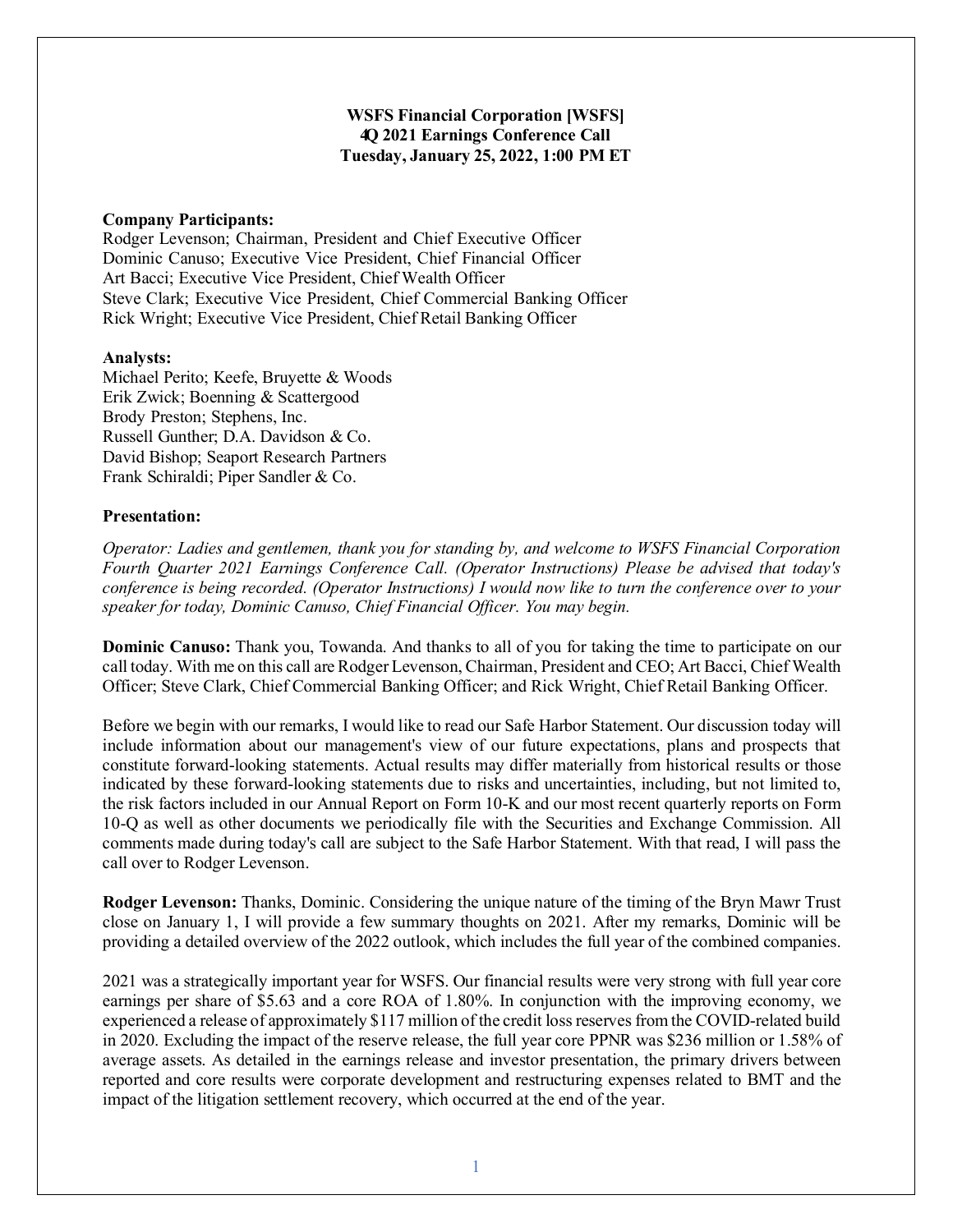In addition to our financial performance, WSFS exited 2021 with very positive momentum, driven in large part by our prior franchise investments.

First, while loan growth continues to be impacted by significant excess customer liquidity, commercial loan fundings and pipeline continue to grow in the fourth quarter, exceeding pre-COVID levels. The Upstart consumer loan partnership has performed above our original plans and NewLane Leasing had its strongest quarter in its early history.

Second, deposit growth continued in the fourth quarter, mostly from our Corporate Trust business in Wealth Management, almost all of which is non-interest bearing. It is important to note that 54% of our Customer deposits are from Commercial, Small Business and Wealth segments.

Overall, our balance sheet remains asset sensitive and combined with our liquidity, we are very well positioned for rising rates and our ability to fund future loan growth.

Next, both Wealth Management and Cash Connect ended the year strong, continuing to underscore the strength and diversity of our fee-based businesses.

Also, consistent with the reserve release in the quarter, credit metrics continue to improve with significant reductions in Problem Loans, Non-Performing Assets and Net Charge-offs. Overall, these metrics are at or near where the portfolio stood at the end of 2019 prior to COVID.

Finally, and importantly, we closed BMT right after the end of the year. As we said at the announcement, this combination significantly strengthens our business model, builds on prior franchise investments, and enhances our unique competitive positioning as the largest locally headquartered bank and Wealth Management franchise in the Greater Philadelphia and Delaware region.

I will now turn it back to Dominic for the 2022 outlook.

**Dominic Canuso:** Thanks, Rodger. We head into 2022 with significant opportunities as a combined organization with over \$20 billion in assets and \$58 billion of AUA and AUM. We anticipate our performance to improve throughout the year as we capitalize on our unique presence in our markets, execute on revenue synergies and achieve cost synergies from our combination with Bryn Mawr Trust.

On Slides 5 and 6 of the Investor Presentation, which is available in the Investor Relations section of our website, we lay out our expectations and outlook for 2022, which I will walk through now. The growth rates in our outlook are based off the combined pro-forma year-end 2021 estimates presented on Slide 5.

Net loan growth is expected to be in the mid-to-high single digits, excluding runoff in our acquired residential mortgage portfolios. With the combined 102 lenders across C&I, CRE, Small Business and Private Banking, Commercial Loan growth is targeted in the mid-single digits. This is supplemented by double digit growth rates in NewLane, our small ticket leasing business and our Consumer Partnership Portfolio, which includes the recent successful launch of our Upstart lending product. These growth rates assume a reduction in commercial loan payoffs resulting from the excess liquidity, given the anticipated rising rate environment.

Deposits are expected to remain relatively flat throughout the year. Our elevated and robust deposit levels, supported by our relationship-based strategy, are generated from across all our primary lines of business, while providing historically low funding costs. Our expectations are subject to the somewhat unpredictable nature of the current macro excess liquidity environment, which we assume continues at elevated levels through 2022.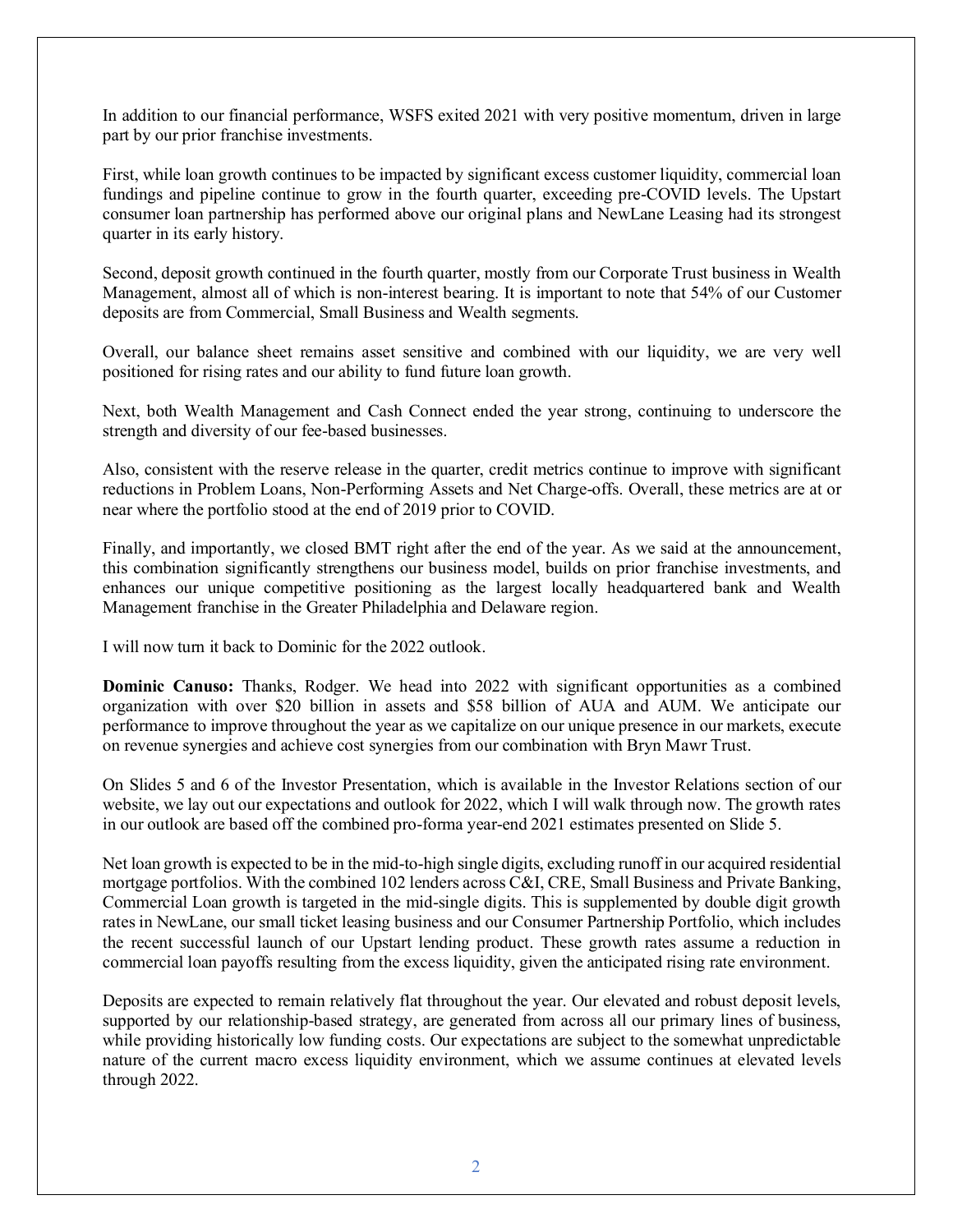Consistent with our strategy over the past two years, we continue to deploy our significant excess liquidity methodically into our investment portfolio, generating yield and earnings, while maintaining a shorter duration and providing ample liquidity for future net loan growth or reinvestment at higher interest rates if the excess liquidity environment persists.

Full year Net Interest Margin is anticipated in the 3.15% to 3.20% range, with margin expansion throughout the year, supported by loan growth and 3 assumed interest rate increases of 25 basis points each. Our NIM outlook assumes 7 to 11 basis point benefit of purchase accounting accretion and the 35 to 45 basis points of negative impact from excess liquidity.

Fee Revenue growth is expected in the mid-single digits, including a reduction in deposit overdraft fees, the impact of Durbin on Bryn Mawr's legacy interchange income and the loss of PPP fee income in 2021. Excluding these impacts, Fee Revenue is expected to grow mid-to-high single digits, driven by double-digit growth in Cash Connect, mid-to-high single-digit growth in Trust and Wealth, and meaningful growth from synergies from BMT's Capital Markets platform, particularly in a rising rate environment. This results in a Core Fee Income Ratio in the low to mid-30's.

Provision costs are expected to be between \$15 million and \$25 million, excluding the initial ACL impact attributable to BMT. Provision costs are driven by assumed net loan growth, continued strong portfolio credit metrics, and a stable economic outlook.

An efficiency ratio in the low 60s is driven by the assumptions previously mentioned, our continued investment in Talent and our Delivery Transformation initiative, along with the phasing of the BMT cost synergies, beginning with the bank conversion in late 1Q. We are on track to meet or exceed the 65% of the target annual cost savings identified with BMT, with 100% of the targeted cost savings achieved by early 2023. As cost synergies are realized, the 4Q efficiency ratio is expected to be in the high 50s.

And consistent with 2021, our tax rate is expected to be around 24%.

Based on anticipated performance and driven by our momentum and strategic opportunities previously mentioned, ROA for the year would be around 1.10%, with performance improvement expected throughout the year, and a 4Q ROA around 1.20%.

We will now open the line to answer any questions you may have.

## **Questions & Answers:**

*Operator: [Operator Instructions] Our first question comes from the line of Erik Zwick with Boenning and Scattergood.*

**Erik Zwick:** Wondering if I could first start with just the interest rate sensitivity. You mentioned obviously within your assumptions for the year, you're assuming three Fed funds rate increases throughout the year.

Just curious how your asset sensitivity may have changed with Bryn Mawr now with that transaction closed? And additionally, what are you assuming as far as deposit beta assumptions in that model? And just kind of curious if you think the real-world betas in this cycle will be similar to what you're using in the model?

**Dominic Canuso:** Sure. Thanks, Erik. So we are asset sensitive as laid out on our Slide 35 of our Investor Presentation. However, I'd caveat that, that is the legacy WSFS at year-end 12/31.

Currently, our variable book is about 52% of total loans. With the close of BMT, we anticipate that to be in the high 50s, so we would increase in asset sensitivity. The three rate increases assumed this year have approximately a 6 basis point impact on NIM with an exit impact of about 12 basis points.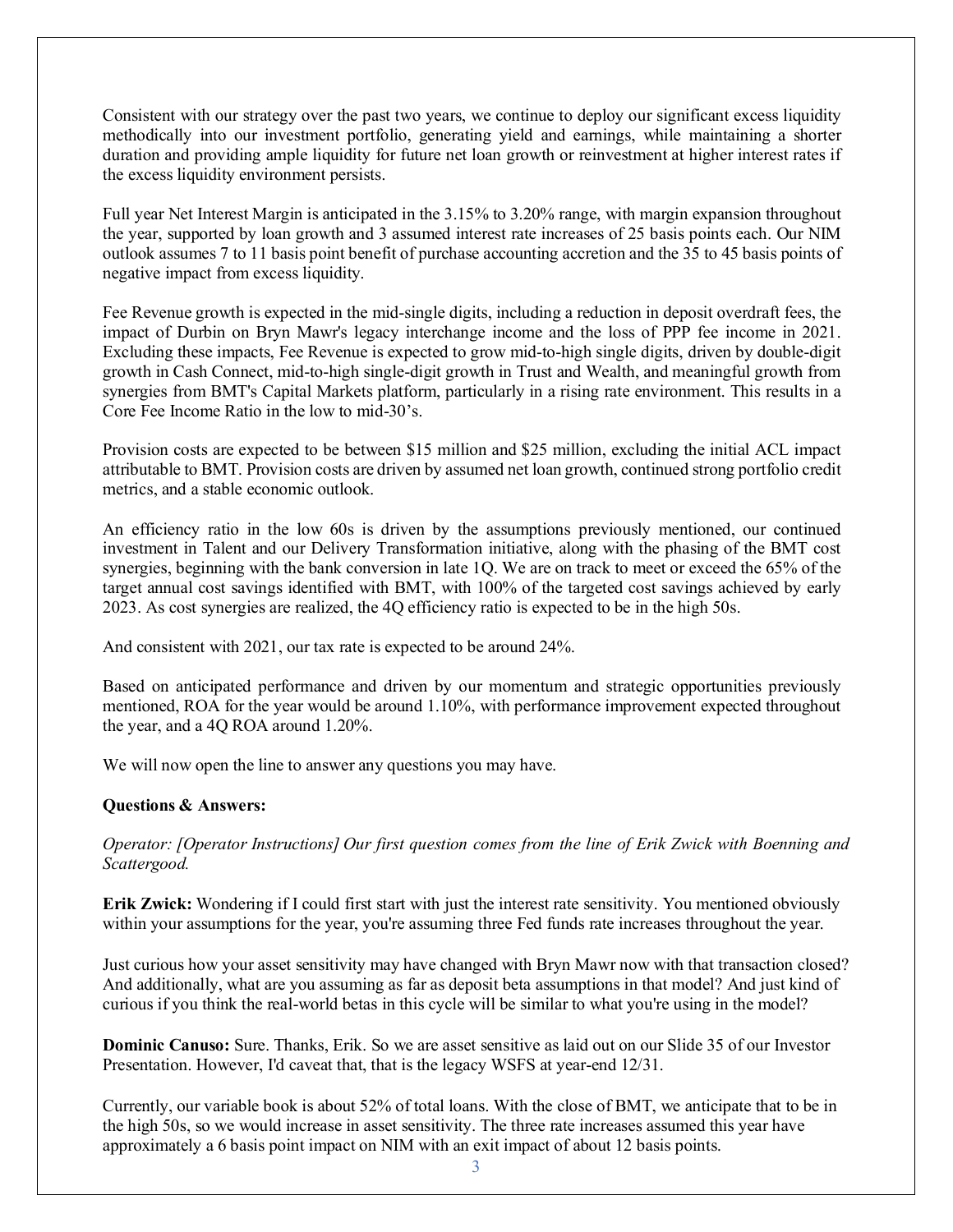The deposit ratio -- sorry, assumed is close to 0, given the extremely low interest rates and our experience that there's typically a 6- to 12-month lag in deposit betas after the first interest rate increase.

**Erik Zwick:** That's great. And then turning towards the expectations for loan growth in the year, within that slide, you mentioned some confidence in -- or mentioned reduction in loan payoff levels throughout the year.

Just curious about your confidence in that occurring? Are you already seeing paydown slowdown with some of the increases in rates we've seen at this point?

**Steve Clark:** Erik, this is Steve Clark. So this is our view that we believe with a rising rate environment, some of the payoffs we've experienced this past year and this past quarter will be behind us.

Many of our CRE borrowers have found the permanent market and have locked in rates with the threat of increasing rates. So our forecast is less payoff activity during 2022 than prior years.

**Erik Zwick:** Got it. And last one for me, just sticking to the loans. Within the '22 outlook, you talked about the mid-to-high single-digit growth, excluding the residential mortgage portfolio. So just curious, are you guys aiming to keep the residential mortgage portfolio flat? Or do you think it will decline throughout the year? Or what are your expectations with regard there?

**Dominic Canuso:** Sure. This is Dominic again. We would expect that to run off, commensurate with the interest rate environment and the refinance conditions. So what is it expected to run off with a headwind of about 1% and 1.5% impact to our net growth rate.

Erik are you still there? Towanda, maybe he got disconnected, if we could continue with additional questions.

**Rodger Levenson:** This is Rodger Levenson for those of you still -- if you're on the call, we're just trying to connect with the operator, not sure what happened. We will be connecting shortly.

*Operator: Our next question comes from Frank Schiraldi from Piper Sandler.*

**Frank Schiraldi:** Just curious on the -- what the modeling implies for or assumes for securities purchases, increases in the securities book in 2022?

**Dominic Canuso:** Sure, Frank. This is Dominic. The recent interest rate that we've been acquiring is in the high 170s, and we're anticipating that to increase with the expansion of the 5 and 10 year.

However, the runoff legacy investments could be comparable to that rate as they were purchased at a higher interest rate environment. So where we landed the year at about 170 yield on that portfolio, we do anticipate to continue for the foreseeable future.

**Frank Schiraldi:** Okay. And in terms of size of the securities book over the year?

**Dominic Canuso:** Yes, we would expect it to grow about 5% from where we ended the year. So a couple of hundred million more as we complete our current round of excess liquidity deployment, any remaining incremental purchases would be a function of the macro-economic liquidity environment.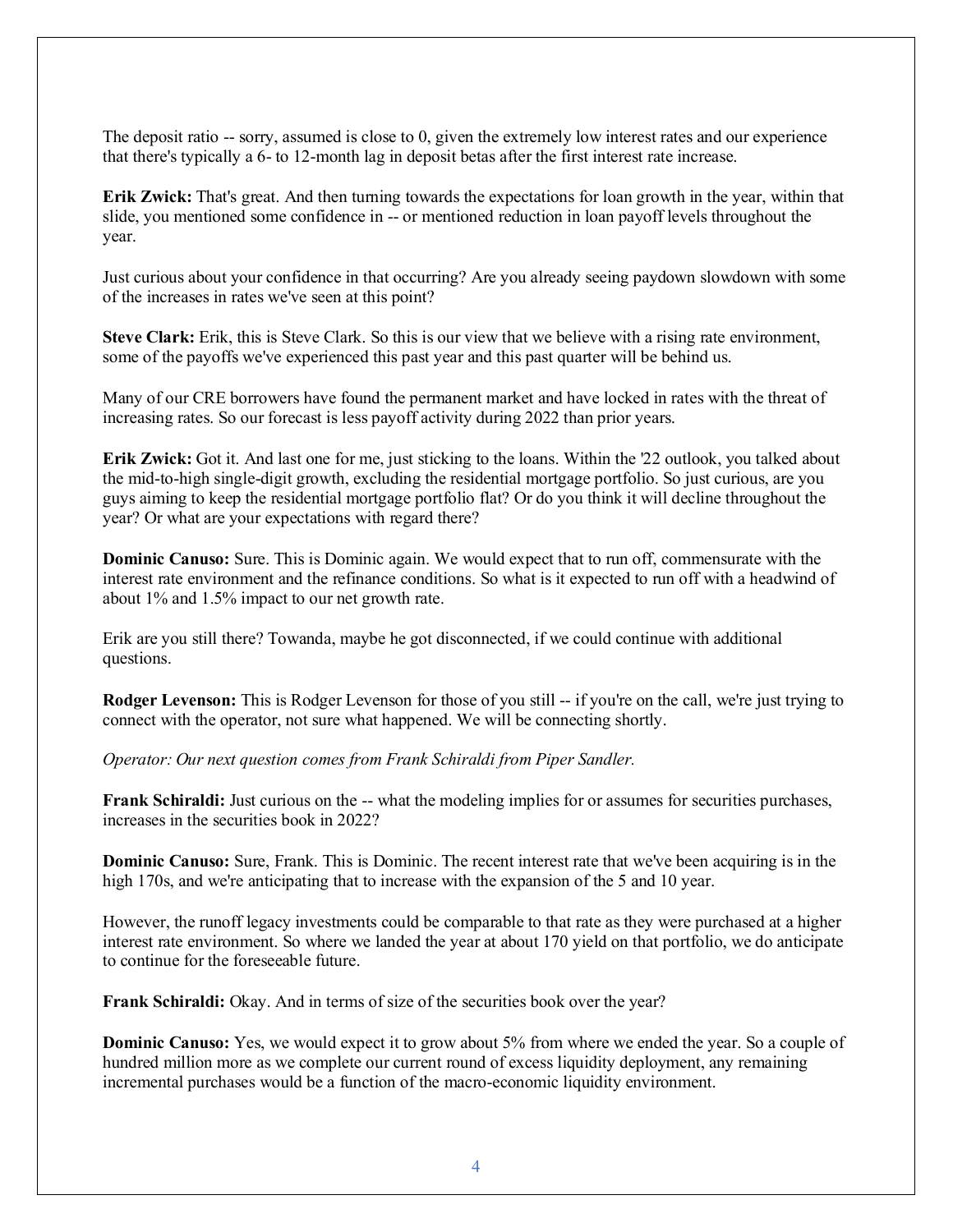**Frank Schiraldi:** Got you. And then in terms of the guide on the Wealth Management side, I think it's mid to high single digits. Does that factor in the recent equity market sell-off and then how do we think about that factoring into growth, especially now that you have more of an actively managed portfolio?

Art Bacci: Frank, this is Art Bacci. Thanks for the question. Let me -- just stepping back a second. I mean I'm still expecting more higher single-digit growth in our core business. But if you look at our Wealth business, we really have three sources of fee income.

One is driven by our account-based fees that tends to come from our Corporate Trust area and some of our directed trust. We have AUM-based fees and then we have transaction-based fees. So we serve as assignment agent for some high-yield deals, and there was a lot of trading in those positions in the fourth quarter.

And if you look at the volatility, third quarter of this 2021, we saw a 50% increase in assignment fees<sup>1</sup>. That declined by about 25% in Q3, and we saw a 40% increase in Q4. So it's very volatile. So when you kind of strip out that transaction activity, we're still looking at high single-digit growth in our core Wealth business.

**Frank Schiraldi:** Okay. And does that look at what happened in January in the markets? I just don't know how impactful market moves are to the -- at least the actively managed portfolio?

**Art Bacci:** We really bill in arrears. So our fourth quarter AUM was up about -- combined BMT and WSFS is about 5%. So that would indicate to me about a 5% revenue growth, all else being equal. Going into Q1, we have modeled an assumption that the markets -- our portfolios would be up probably 4% to 6% this year.

The volatility you're seeing right now, we saw it in the first -- fourth quarter of 2018, we saw it in the first half of 2020. That's to be expected, but that doesn't mean the market for the full year will be negative, and we still expect positive returns this year.

**Frank Schiraldi:** Sure. Okay. And then just lastly, if I could, in terms of the double-digit Consumer growth, how much does Upstart play into that? And is it the majority of growth? And what sort of yields -- average yields are you getting there?

**Rick Wright:** This is Rick Wright. On the Upstart side, I'd say we're just starting to grow that, although it's been a fairly substantial front-end effort on that. I would say that Spring EQ and Upstart together will account for a significant amount of that growth where -- we're doing a lot of production in the other areas, but the runoff, the paydowns, the use of the credit lines are still headwinds. So the basic answer is Upstart and Spring will be a lot of it. The yield is in the mid-7 on Upstart.

**Frank Schiraldi:** Got you.

**Dominic Canuso:** And Frank, just to clarify, that's the bottom line NIM, the gross yield on those products are 12% to 13%.

**Frank Schiraldi:** I'm sorry. So the loan yields 12% to 13%?

**Dominic Canuso:** Correct.

**Frank Schiraldi:** Upstart as opposed to, obviously, that's not Spring EQ, that's Upstart yields.

**Rick Wright:** Correct.

<sup>1</sup>Correction: second quarter of 2021, we saw a 45% increase in assignment fees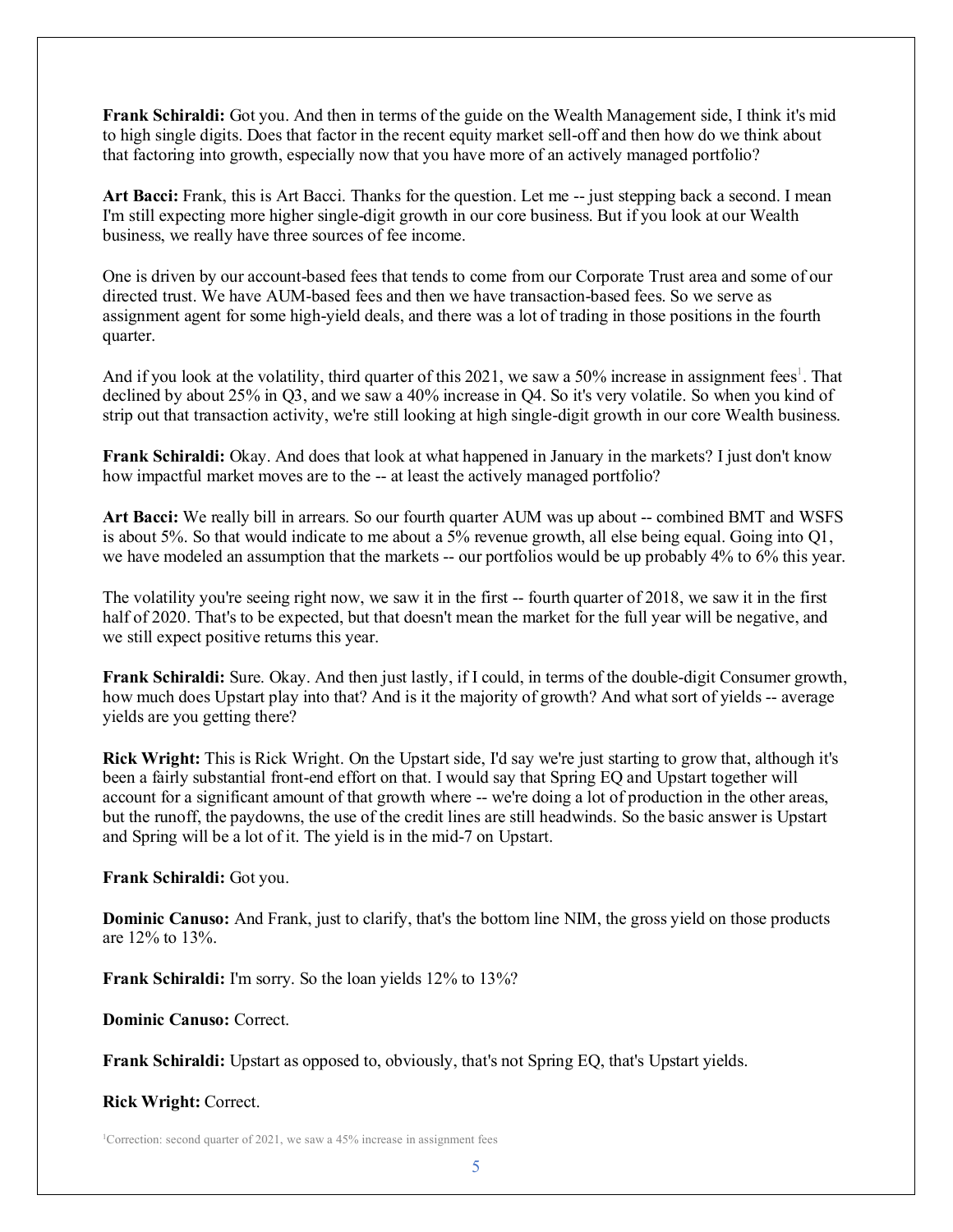*Operator: Our next question comes from the line of Michael Perito with KBW.*

**Michael Perito:** Hello. Can you guys hear me?

**Rodger Levenson:** Yes, Michael.

**Dominic Canuso:** We got you, Mike.

**Michael Perito:** Sorry. I had a couple of places I wanted to touch on. Just -- #1, on the Bryn Mawr side. Rodger, I was curious if you could just provide some updated commentary around kind of key employee and Customer retention with the transaction now closed?

And just generally speaking, also on top of that, what the kind of the hiring pipeline in that greater Philadelphia market looks like, which is something I think you guys had some nice momentum on moving into that transaction?

**Rodger Levenson:** Yes. Thanks for the question, Mike. I think on the Customer side, things are going really, really well. And we really haven't seen any attrition to any degree at all in both the Consumer, Commercial, and Wealth businesses.

There's been a few folks in the Wealth and the Commercial side that have left, I'd say it's all RMs and Customer-facing folks. I'd say it's all very manageable and to be expected when you go through a combination like this and a number of the positions have already been backfilled.

And looking out in terms of future adds, particularly on Commercial RMs, I think we're cycling into that point in the year, particularly as you get past bonus time and others, that those conversations will heat up again. They've been having kind of informal -- happening kind of informally up until now.

And as we said when we made the announcement, I think Bryn Mawr only makes us a more attractive landing spot particularly for somebody who's at a larger bank and isn't happy for whatever reason. So, we'll continue to look to invest in bringing talent over to the extent that we think it can be additive to what we already have.

**Michael Perito:** Great. And then curious just kind of a 2-part question. I was looking at the Slide 17, you guys put in the deck about some of the strategic partnerships. And I guess, number one, with Bryn Mawr now in the fold, how do you guys see kind of the mix of business unfolding?

I think after the Beneficial deal, there were some conversations around remixing the loan book back closer to where legacy WSFS was and obviously, Beneficial took down your fee contribution as well. Bryn Mawr not so much. But just kind of curious if you can give a broader outlook in terms of how you see kind of your mix of business developing over the next handful of years?

And then also just as we look at this kind of secondarily to that, at the Strategic Partnership slide here, where does this go? I mean is this, at this point, kind of done for the near term? Is there more stuff in the pipeline that you guys are looking at along these lines? Would love some color there.

**Rodger Levenson:** I'll start and then anybody else from the team can jump in, just kind of starting with the last piece and circling back.

So, I think for a long time, partnerships have been an important part of our business model. Our company has a long history of connecting with entrepreneurial folks if it can be additive to us serving our Customers.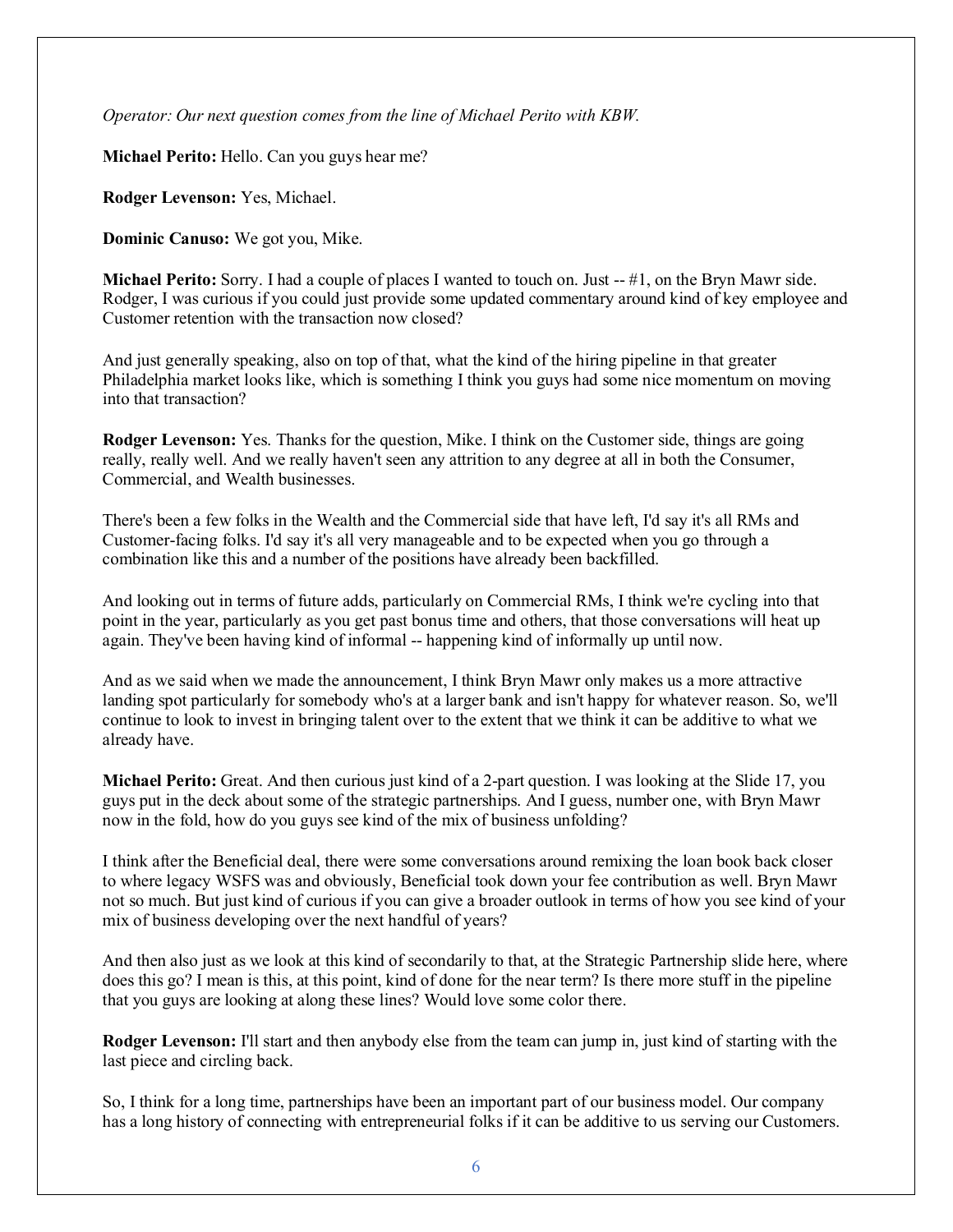And what you see on that chart are the recent results of that, and I think that will continue to play out. there's really nothing imminent on that front, although a number of those things. I would just remind you, Mike, are still in very early stages. And for example, Cred.ai is just starting to launch their platform.

So I think that will continue to be a big part of our business, I think, particularly on the Consumer side. I think partnerships will -- like Upstart, will continue to be a significant part of how we serve our Customers. And in terms of the overall business mix, I think what you're going to see is, obviously, Wealth becomes a much bigger part of our business to almost 50% of our fee-based revenue going forward. We still think there's a tremendous opportunity in the Commercial space with the growth opportunity we have there.

And I think the consumer bank with the lift from the partnerships will continue to be an important part of the business model as well. So I don't think it's a dramatic shift in our business mix, but I clearly see Wealth and Commercial being the primary growth vehicles.

**Michael Perito:** That's helpful, Rodger. Is there any loss -- anything material loss-wise related to SoFi with them being approved for a bank charter on the 3-year deposit side?

**Rodger Levenson:** No. We're totally out of that relationship. We actually sold our equity stake earlier in 2021. So there's no financial impact to the SoFi partnership at this point.

**Michael Perito:** Got it. And then just lastly for me on the buyback. Curious if you guys can just give us a comment of where the pro forma capital ratio shook out when you closed on the first relative to what you expected? And just any general thoughts on to you guys said in the release you plan to resume buybacks, but just some additional color there would be great.

**Dominic Canuso:** Sure. Frank, this is Dominic. We have not fully closed the books, obviously, on day one and will provide significant information with regard to the first quarter close and day one marks.

But at this point in time, the pro forma capital is meaningfully favorable to the transaction announcement information along with our regulatory applications. So we continue to be in a highly excess capital position. As we stated in the materials, we do anticipate with the closure of the BMT transaction to resume share repurchases. As we've stated before, our capital philosophy is to return a minimum 25% of annual core earnings split relatively equally between our dividend and share repurchases, regardless of price. And then incremental share repurchases depending on the stock price and the IRR that we would achieve through those share repurchases.

I would note that we did pause early last year with the announcement of BMT. So, we have both the 2021 and 2022 routine share repurchases ahead of us, which is around \$60 million and regardless of price and then incremental to that would be dependent on the stock price.

**Michael Perito:** Got it. That is very helpful. Thank you, guys.

### *Operator: Our next question comes from the line of Russell Gunther with D.A. Davidson.*

**Russell Gunther:** Just a quick follow-up on the recruitment line of questioning earlier, the RM adds that are seasonally starting to happen. Is that target at all in footprint? Or are there adjacent or new markets you guys would look to employ that strategy in as well?

**Rodger Levenson:** Russell, it's Rodger. So, it's really primarily in footprint. We would consider, and we've had some conversations with some folks in adjacent footprints, nearby geographies. But the primary focus, as we've talked about is really on the market opportunity in our geographic region, which, as you know, is very large from both a geography and a business count standpoint.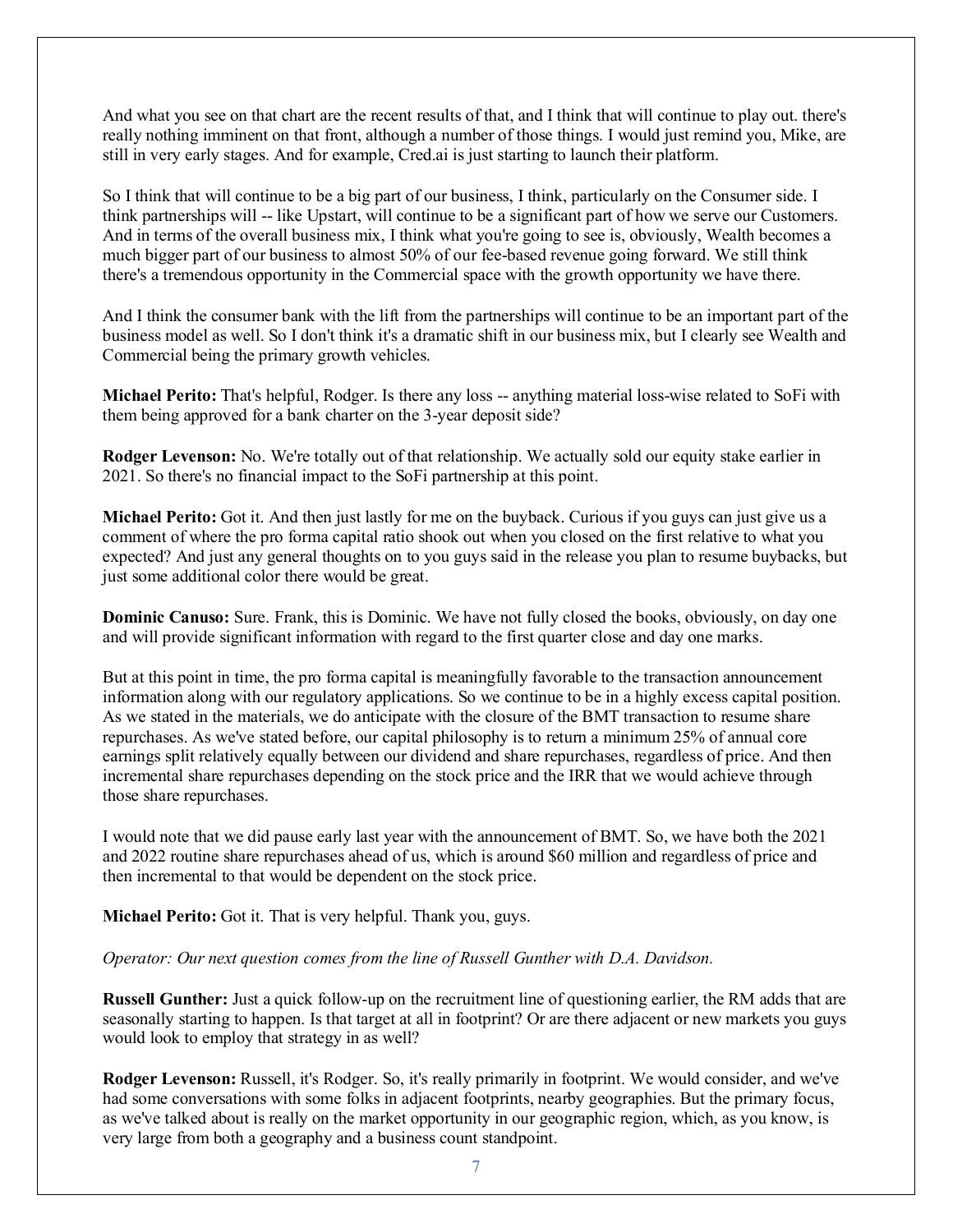**Russell Gunther:** Yes. Plenty of opportunity. Understood. Okay. And then back to the guide on fees. You guys mentioned reduction in overdraft fees. So just curious if you could provide any additional color in terms of what's planned there and potential revenue at risk, any additional thoughts?

**Rick Wright:** Yes, this is Rick Wright again. I would tell you that over the last several years, we've made incremental decisions to make that a little more Customer-friendly as we've gone along. And at this point, the amount of overdraft revenue is not really significant for us.

And I would say that we're talking like \$1 million odd dollars in further reduction with this latest move. So, we'll continue to look at it, but it's really very immaterial to our fee revenue.

**Russell Gunther:** Very helpful. And then just last question for me is on the expense side of things. The guidance talks about the continued Delivery Transformation investments. Could you just give us an update in terms of where that stands? And any color on how that impacts the expense base for '22 and beyond?

**Dominic Canuso:** Sure, Russell, this is Dominic. So, we do provide information on our delivery transformation on Slide 18. And we've communicated by both the \$13.3 million net investment in 2021, along with a slight step-up and increase into 2022, primarily just from timing of some initiatives going into next year.

We continue to focus on a holistic approach to serving our Customer an omnichannel experience and a technology stack that provides flexibility outside of our core systems to bring in new partnerships, as we've talked about, but to also create operational efficiencies in the back office and across the organization, from our lenders to our data analytics.

Next year, we'll be very much focused on rolling out our Salesforce CRM platform to ensure that we have a OneWSFS approach to all the products and services we offer. We're also launching next-gen sales and service, which includes online -- an improved online account opening experience, where currently our most recent launch, a Customer can open up a deposit account in as little as 2 minutes, which is a significant reduction in prior processes, and we'll continue to roll out those capabilities and enhancements throughout the year.

**Russell Gunther:** That's really helpful, Dominic. Just one quick follow-up. Is the bulk of that investment then behind you guys after this year? Or is this sort of \$13 million to \$15 million over the past couple of years, something we should think about going forward in terms of what you have planned?

**Rodger Levenson:** So I'll jump in Russell, it's Rodger. So, I think it's hard to predict. I think there's a certain amount of this that's going to be ongoing. But to forecast out beyond the current year is something we're going to have to see based on our assessment of what we need for our Customers and what the current landscape is.

So I would say we're talking about these levels. But any one particular year, it's kind of hard to forecast at this point. I do think though we are also at an inflection point on this whole project. We've been at it now for over 3 years we've made a tremendous amount of investments in talent and process.

As Dominic mentioned, more of that is showing in some of our Customer-facing applications that we're working on this year, and I think that will continue to be the focus. But if you think about when we started that project from where we're at today, we're a very different company, particularly in the size of the Wealth business and the expansion in some of our partnerships and other things. And we'll just have to continue to evaluate how that will drive where we want to invest those dollars moving forward.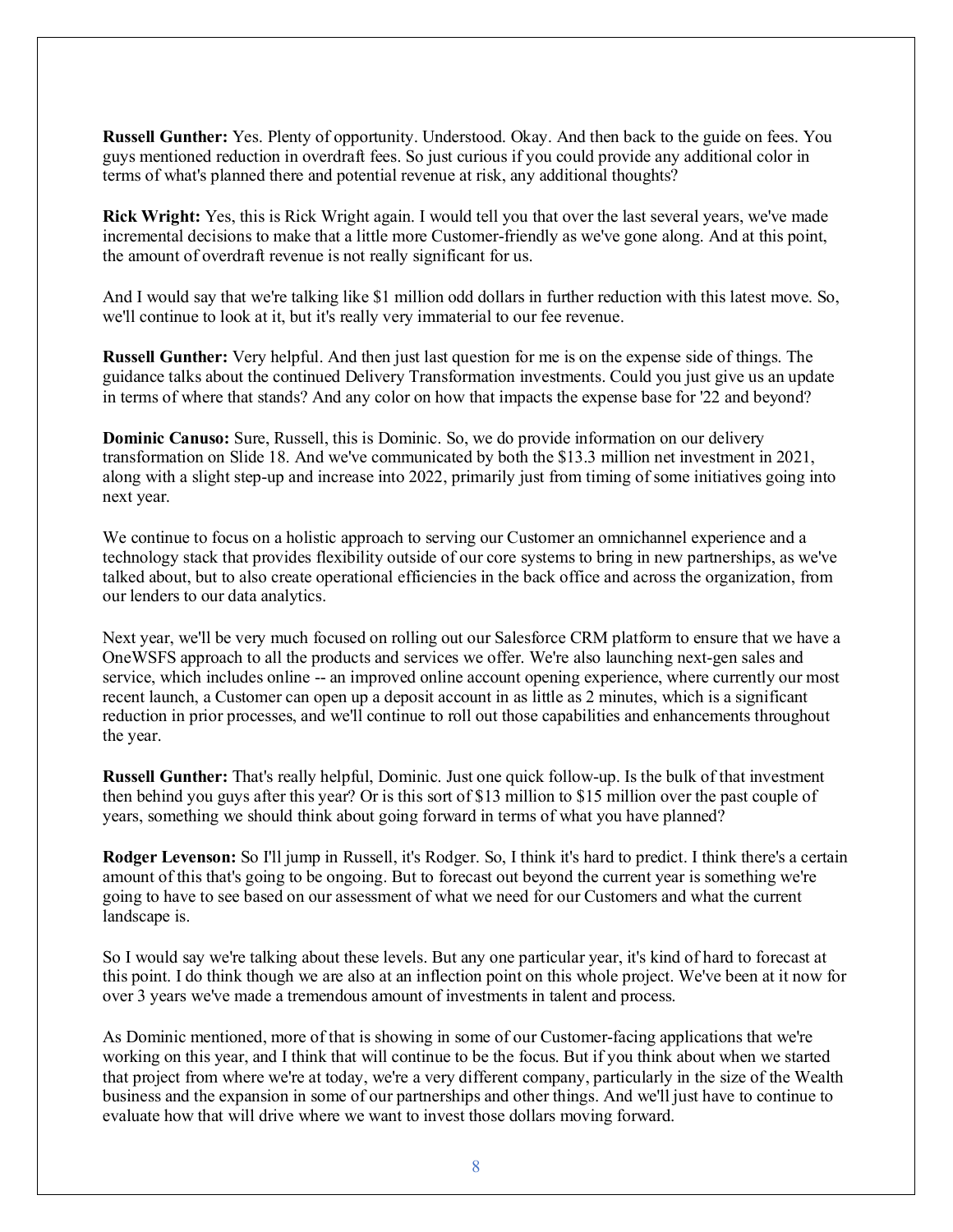### *Operator: Our next question comes from the line of David Bishop with Seaport Research Partners.*

**David Bishop:** Just most of my questions have been asked and answered. But maybe, Dominic, remind us maybe post-close Bryn Mawr transaction, the sort of balance sheet restructuring, the security repositioning or paydown of borrowings or cash and maybe your view of excess liquidity exiting the year?

**Dominic Canuso:** Sure. First, I'll start off with our kind of directional loan to deposit as we ended the year with a loan-to-deposit ratio of 60%. And because of the excess liquidity and really strong Customer deposits across all of our business, we believe that was significantly low.

BMT did bring a loan-to-deposit ratio more in the 80%. So naturally just combining those, it lessens that excess liquidity impact overall on the balance sheet to our net interest margin, given the outlook that we've provided.

We are restructuring their investment portfolio to be commensurate with our strategy. Much of that was actually executed in the fourth quarter in anticipation of the close on the first. So the ending balance sheet is relatively consistent with where it will land. Throughout 2022, we will evaluate primarily their trust preference and some sub debt that are higher interest rates that we would likely call and we communicated at the time of the combination that there would be some of that activity that would continue to support and improve margin that is included in our Net Interest Margin outlook that we've provided.

**David Bishop:** Okay. Great. And I apologize if I missed this in the slide deck, but C&I line usage, I don't know if you have an update this quarter versus last, just curious where that comes out.

**Steve Clark:** Yes, David, Steve Clark again. So we actually, in the fourth quarter, saw an uptick in Commercial line of credit utilization, ticked up from 33% to 35.8% in the fourth quarter from the third quarter. So that meant about \$55 million in balances.

And we're hopeful as the liquidity runs off, that utilization rate will continue to trend back to our historical norms, which had been in the low 40s to mid-40s as a percent.

#### *Operator: Our next question comes from the line of Brody Preston with Stephens Inc.*

**Brody Preston:** So I've got a handful of questions. I'll try to get through them quickly. You guys just put a lot of great info in the deck, which kind of results in more questions from me. But I guess, on the buyback front, maybe I'll try it a different way. I know that the commitments to return at least 25% of capital every year. But if I look back at like 2019, you all were trading at a similar level to where you are now. The forward ROTCE outlooks were pretty similar for the bank as to where they were now on average throughout 2019. And you're in a more favorable liquidity and capital position today than you were back then and you bought back 7% of shares in 2019 throughout the year.

And so just in terms of a thought process perspective, would it be unfair to say if I look at where the stock is trading, look at what the IRR is and the profitability of the bank, would you at least be open to taking a similar approach as we did back in 2019 now that Bryn Mawr is closed?

**Rodger Levenson:** Yes. This is Rodger again. Just to remind, Brody, you hit on all the key points. But we've been very disciplined for a long period of time on these nonroutine buybacks with a model that we have that we target an 18% IRR. And the calculation of that IRR is driven by the increase in the EPS. The EPS accretion offset by the tangible book value dilution. And obviously, stock price driven on that. 2019, it was very favorable in terms of where our share price was in the fourth quarter of '19, and that is why we moved quickly on the amount that we bought back in that quarter.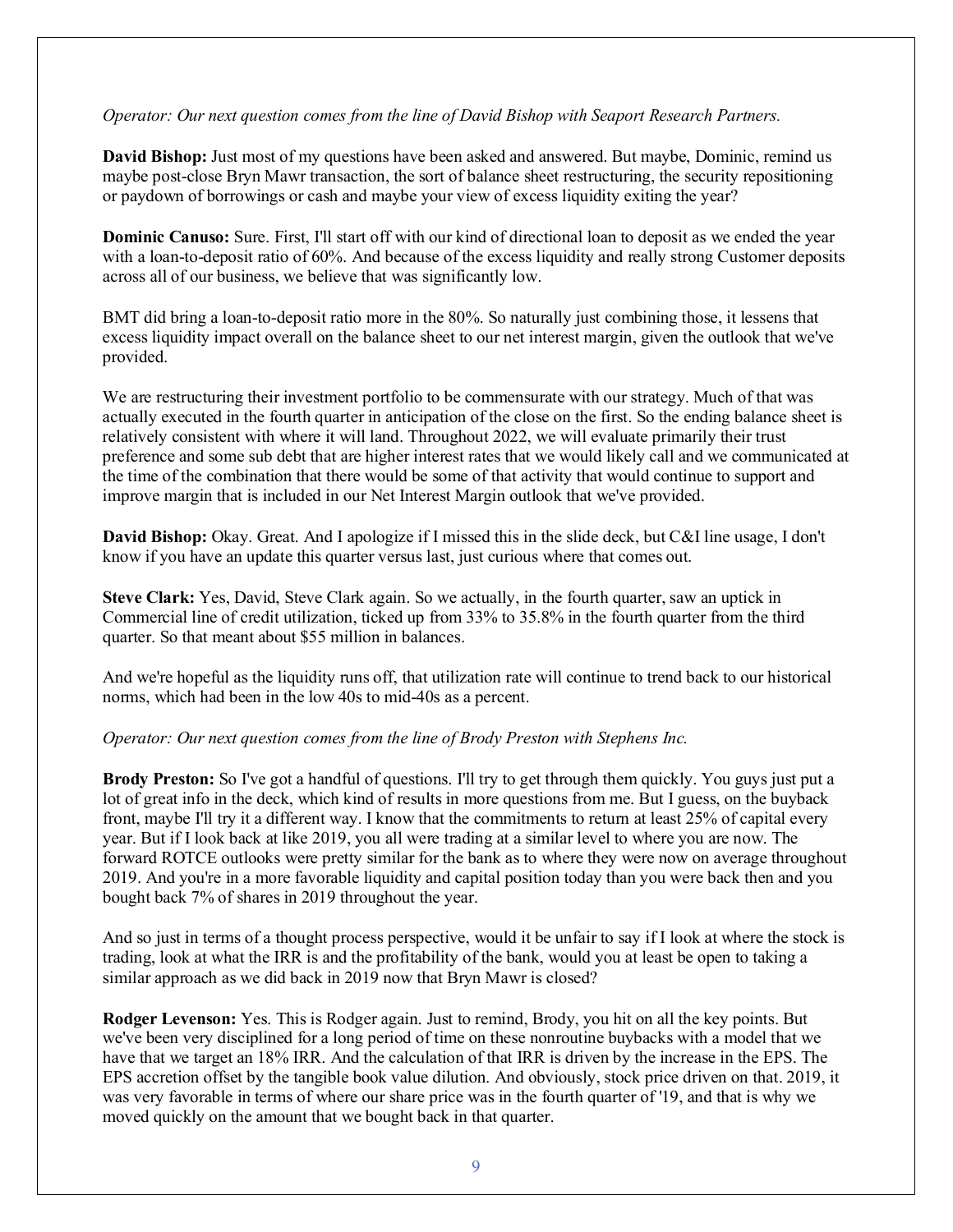I think we're at levels at this point with the share price, which are getting close to it being attractive for us. But as you can see, we're still at this point, fairly fully valued. And so we'll just have to monitor and see how that plays out. I think, as I said, being disciplined and waiting for that time that it works from the IRR and not convincing yourself to move more quickly by changing some of the inputs on that model or other things, we have learned is a bad strategy. So we're going to stick with our model and to the extent the market moves to a direction that makes that favorable at 18% or better, we will be very aggressive.

**Brody Preston:** Understood. Maybe just on the loan portfolio real quick. I saw that you put the \$908 million of the variable loans are at floors. Do you happen to know how many hikes it would take for that \$908 million to come off of floor levels?

**Dominic Canuso:** Brody, this is Dominic. It's about 2 to 3 rate increases on average because of the blended rate that's involved in the book. So for that portion, the 3 rate increases we assumed start to benefit towards the later half of the year.

**Brody Preston:** Got it. And then I noticed that you all put some good market share color in terms of what you've gained in the ABS market. And so I guess I'm a little bit more curious about the economics of that business. How does that work in terms of fee generation? Is that more transactional in nature like you were talking about earlier? And is that where you first started the relationship with Upstart?

**Art Bacci:** Brody, this is Art Bacci. The Corporate Trust business really has no relationship to Upstart and Rick can talk about that. The Corporate Trust business, it's really 2 components, the -- what we call our global capital markets that really deals more with distressed debt, denture trustee, administrative agent. That's where we get more of the transaction fees.

Our core Corporate Trust where we're serving as trustee for securitizations, namely RMBS, consumer loans, tend to be a per account fee that we earn every year, and that's just been truly growth of the business as well as the industry just growing with all the refinancings and home purchases.

Yes, and we've brought in a new Business Development person last year, who's really introduced some new relationships to us. And honestly, the profitability, we -- just like we do on the bank side, we're pretty disciplined. And our margins there are about 50%, if not better in some cases. So it's a very attractive business for us. It's been a rapid growth business. And even if the markets were to slow down on securitization, I think we can hopefully offset some of that with market share gain. We still have a long way to go before we catch up to number three.

**Brody Preston:** Got it. Okay. Maybe just on the Upstart relationship real quick. I appreciate the commentary on yields, Dominic. I just wanted to get a sense for what the credit box for you all will be for - it's got 3 other kind of partner banks, at least in the securitization business. Two of them are willing to they go down to FICO 300, whereas the other one keeps it at a mid FICO at 680. So I wanted to just get a sense for what your credit box looks like. I'm assuming it's closer to the 680 just given the yields that you mentioned?

**Dominic Canuso:** Sure, I just wanted to clarify part of the reason we selected Upstart was to be able to overlay our underwriting strategy our drivers….levers, so that it meets the quality underwriting scores on what the Customers would measure, it is what WSFS would do ourselves using their proprietary underline model. So far to date the average FICO of what we have been generating is about 700, plus or minus, we go a little bit below that but primarily more near prime.

**Brody Preston:** Thank you.